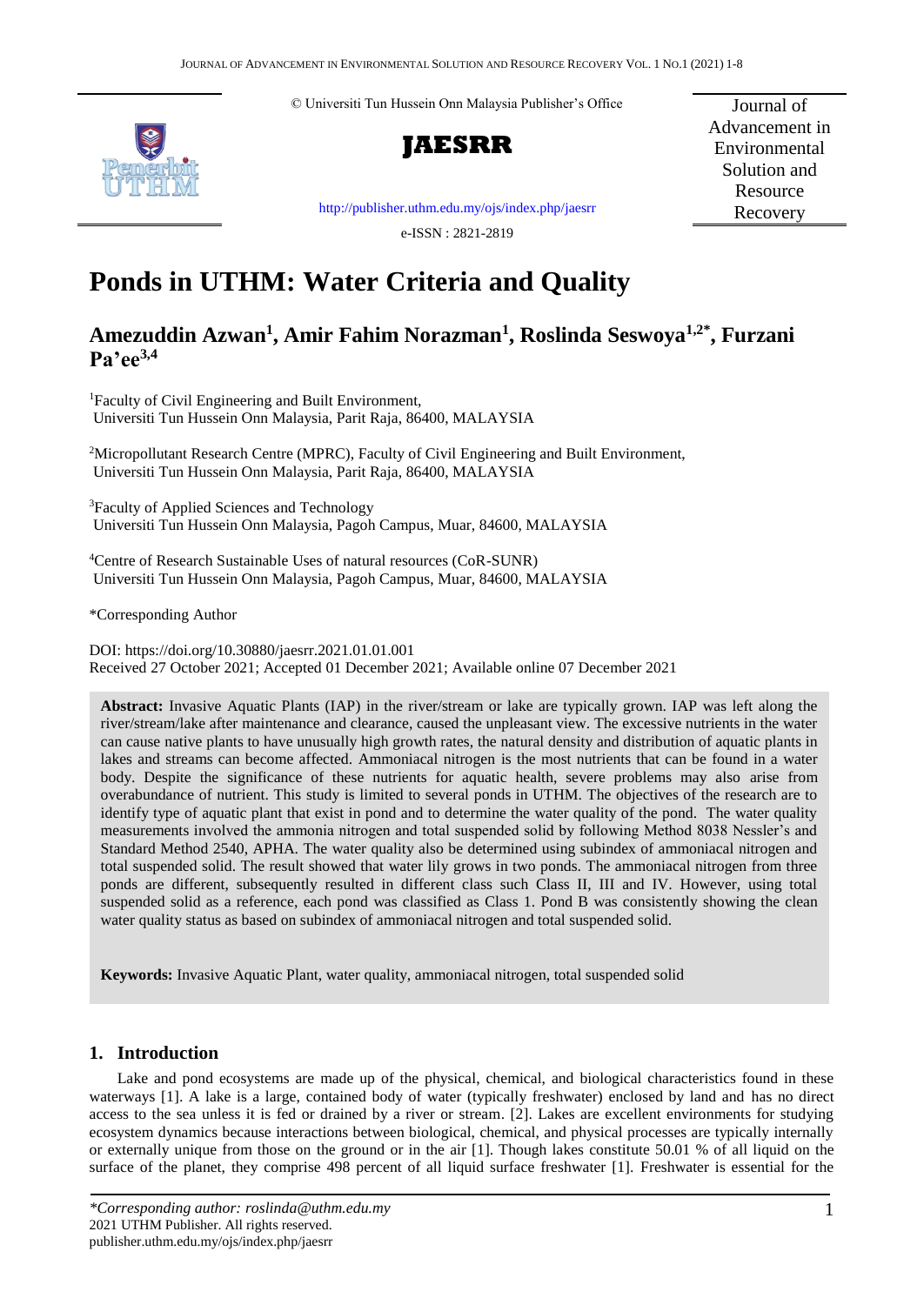survival of many species, and lakes provide a diverse range of "goods and services" to humans including drinking water, waste disposal, fishing, agricultural irrigation, industrial activity, and enjoyment [1]. However, these actions subject them to growing strain and stress from pollutants, resulting in most of them degrading [3].

Lakes are important ecosystems for several reasons. Lake ecosystems are impacted by their watersheds, which are the geological, chemical, and biological processes that occur on the land and in upland streams [1]. As a result, the quality of surface water is determined not only by natural environmental processes such as weathering, erosion, and precipitation, but also by the effect of human activities such as urban, agricultural, and industrial operations [4]. The transfer of chemicals, sediments, debris, and many species from the watershed to the lake is generally unidirectional, but fish may travel upstream and aquatic insects may emerge and spread on land [1].

Invasive Aquatic Plant (IAP) are non-native aquatic plants and other creatures that have a harmful impact on the environment, economy, and human health. IAP have an unpleasant visual effect on the rivers, serve as vector habitat, change food web connections, and impair recreation, flood management, and hydroelectricity. IAP may colonize both fresh water and marine ecosystems, including wetlands, lakes, rivers, estuaries, coastal zones, irrigation systems, hydropower systems, and aquaculture facilities [5]. IAP grow faster than native species even in low-resource settings [6]. The major cause of the uncontrollable proliferation of aquatic invasive plants was caused by human activities all over the world, which deteriorated the health of our environment [7].

The IAP have a short reproductive cycle, significant genetic diversity, the capacity to flourish in a variety of conditions, and the capacity to compete vigorously in order to evict other plants from a coastal waterway [5]. Although IAP might be viewed as a danger, freshwater macrophytes are valued for their important role in the structure of shallow aquatic habitats [8]. Macrophytes provide key ecological activities, such as nutrient retention, improving water clarity by trapping sediment, limiting algal blooms, providing food for herbivores, and providing habitat for fish, in native, multispecies macrophyte beds [8]. This loss of ecosystem services is expected to have the greatest impact on human well-being in instances where local economic systems are strongly linked to biological resource harvesting and/or subsistence agriculture is practiced [9].

Plants and animals require nutrients, which are chemical components contained in food, to develop and survive. Although there are many different types of nutrients, nitrogen and phosphorus are two of the most important and plentiful [8]. Nitrogen and phosphorus exist in a number of forms  $(NH_3, NH_4^+$ ,  $NO_3^-$  and  $PO_4^3$ -) and its presence can vary as they travel through the atmosphere, water, and soil [1]. Algae that consume nutrients form unattractive scum on the water's surface, reducing recreational value and blocking water-intake pipes. Decaying mats of dead algae can cause unpleasant tastes and aromas in the water; microorganisms absorb dissolved oxygen from the water, causing fish deaths in some cases [10]. By increasing the pace at which nutrients enter the water, humans might hasten eutrophication. Eutrophication is a natural phenomenon caused by nutrient buildup in lakes or other bodies of water [8]. Eutrophication has resulted in a slew of water-quality issues for both freshwater and marine environments [11].

IAP has become a major danger to biodiversity and the stability of global water ecosystems. Increasing nutrient availability may be a significant component in the plant invasion process, since some species have the potential to boost their growth rates in response to increased nutrition availability, inhibiting native species that cannot respond in the same manner [12]. As a result, these IAP with greater growth rates may have far-reaching consequences for native community structure [12]. In most water ecosystems, nitrogen and phosphorus cycles are the limiting forces [13]. Previous research has shown that phosphorus and ammonia concentrations have a larger role in influencing the fast development of IAP in lakes [12]. Excessive ammonia concentrations (due to human activities) might hasten the development of eutrophication (the progressive rise in phosphorus, nitrogen, and other plant nutrients concentrations) [12]. Pollution in water bodies can kill fish and pose health risks to humans [5].

The invasive aquatic plant was classified into four types: 1) rooted emergent plant, 2) free-floating emergent plant, 3) rooted submerged plant, and 4) rooted floating leaved plant [7]. Some species colonize and naturalize successfully in their new surroundings, while others become invasive [14]. Eichhornia crassipes (water hyacinth) (Mart.) Solms is one of the most widely spread invasive aquatic macrophytes on the planet. The Amazon basin and the vast marshes of western Brazil's Pantanal are where the species originated [15]. Water hyacinth, Lemna, and hydrilla are aquatic plant species classified noxious weeds in Malaysia [14].

It is critical to assess the water characteristics before using for household, agricultural, or industrial purposes [1]. Several physicochemical criteria must be used to assess water. Water contains a variety of pollutants, including floating, dissolved, suspended, microbiological, and bacteriological impurities [1]. Temperature, pH, turbidity, TDS, and other physical tests should be done, whereas chemical testing for ammonia, BOD, COD, dissolved oxygen, alkalinity, phosphorus, and other parameters should be performed [1].

Interim National Water Quality Standard (INWQS) is a standard that focuses on water quality based on beneficial applications. Water can be declared acceptable for a given use if it falls within the range provided for the designated classes [16]. INWQS can be used for classification of use for freshwater. The fresh water beneficial use was categorized to five classes, Class 1 implies that no treatment is required and that the water supply and sensitive fisheries activity can proceed. The worst is Class V, where the water is no use at all [2].

The corresponding to the high growth rate of IAP and water nutrients, the Water Quality Index (WQI) are measured to identify the result of ammonia and phosphorous level. Both nutrients (N and P) are very related to the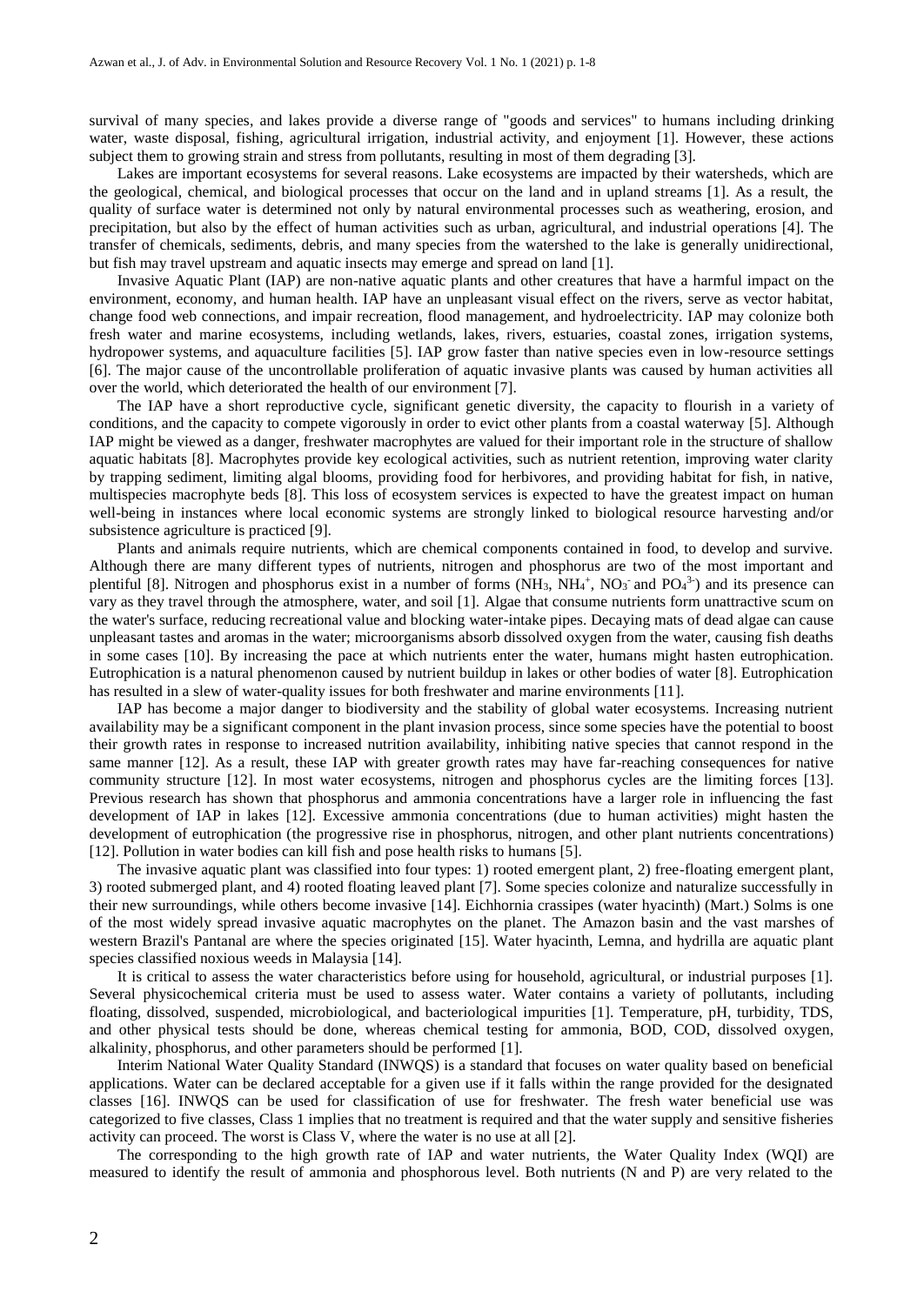rapid growth of IAP and it also leads to eutrophication. Phosphorus is a vital mineral for the aquatic food web's plants and animals. Because phosphorus is a nutrient that is scarce in most freshwaters, even a tiny increase in phosphorus in a stream can start a chain reaction of unfavorable occurrences, including increased plant growth, algae blooms, low dissolved oxygen, and the mortality of some fish, invertebrates, and other aquatic creatures [1].

Water Quality Index (WQI) practiced in Malaysia enforced by Department of Environment (DOE) primarily based on six essential characteristics including total suspended solid and ammoniacal nitrogen [2]. WQI is a basic and succinct way of describing the quality of surface water using single digits [4]. Because there are no national guidelines for lake water in Malaysia, lake water parameters are still determined using WQI techniques [2]. The water quality of the freshwater can be determined using the sub index of total suspended solid and ammoniacal nitrogen. Arif, [17] also used the subindex ammoniacal nitrogen to determine the water quality of the pond.

# **2. Materials and Methods**

# **2.1 Water Sampling**

The water sampling was conducted following the Standard Method 1060 in which the suitable plastic bottles to avoid direct contact with the sunlight was used [18]. All sampling equipment were cleaned from any impurities to avoid contamination happened to water samples.

The detail of sampling information including the location, and time of taking water samples need to be recorded. Also gloves need to be worn before opening the bottles for water sampling. The plastic bottle needed to be rinsed at least 3 times with distilled water before taking real water samples and were filled by immersing it inside the water [18]. Samplings were done for three sampling point, each for pond within UTHM as shown in Fig. 1 and Fig. 2.

The water samples were stored inside the bag immediately after closing the lid and were brought to the lab for further analysis [19]. For this study, the laboratory work for water characterization was done immediately after the sample arrived at the laboratory. The water samples were analyzed for 3 days in a row, collected between 8:30 to 10.00 am and during sunny day (dry season) [15].



**Fig. 1 - (a) Pond A near Pusat Kesihatan Universiti; (b) pond B near Fakulti Kejuruteraan Awam dan Alam Sekitar; (c) pond C near library**



**Fig. 2 - (a) Pond A and pond C; (b) pond B**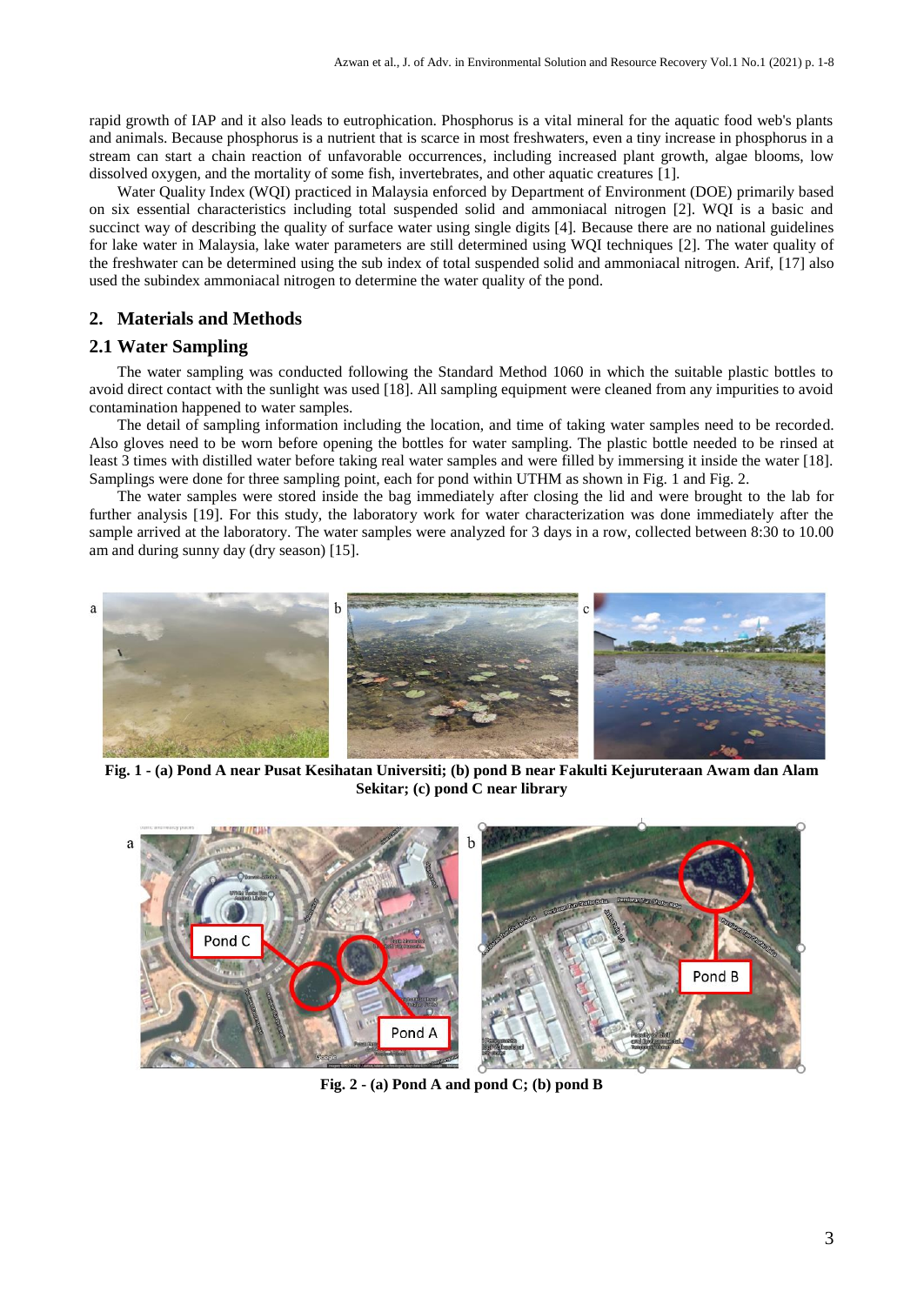# **2.2 Analytical Method**

The water sample was measured for ammoniacal nitrogen by following Method 8038 Nessler's in which the spectrophotometer was used to determine the value in mg/L [19]. Standard Method 2540, APHA, 2017 was followed to determine the total suspended solid in which the drying oven at  $105^{\circ}$ C was used for drying purpose [14].

#### **2.3 Analytical Method**

Aquatic plants on all 3 different ponds were observed and photographed by using a high-resolution camera. Then, the images of the aquatic plants were cross-referenced in the websites such as www.worldfloraonline.org (formerly known as www.plantlist.org) and www.cabi.org.

#### **3. Results and Discussion**

#### **3.1 Aquatic Plants Availability in UTHM Ponds**

The aquatic plants in the ponds were observed visually during the water sampling. For pond A (near the PKU), no aquatic plant was observed with the naked eyes during sampling. (Fig. 3) shows the condition of pond A during sampling. Fanwort and Nymphaea *lotus* (water lily) are aquatic plant that were found in pond B as shown in (Fig. 4). The only plant that was observed in pond C was water lily (Fig. 5). Shaker [20] reported the presence of Fanwort from few lakes in Adirondack Park Region of New York, USA. Water lily is one of the invasive aquatic plants in Malaysia [21]. The plant is native to the Nile and is cultivated in different regions of East Africa and Southeast Asia [22]. Water Lily is commonly found in coastal environments where it is distributed and visible floating over water bodies [7]. Besides, water lily typically requires shallow water, full sunlight and neutral to slightly alkaline pH [23]. These requirements are in accordance to the natural situation in the UTHM ponds. Thus, it is highly expected that these water lilies are present abundantly in UTHM ponds. Additionally, water lilies obtain its nutrient requirements from the organic detritus into which it is rooted [24].



**Fig. 3 - None of aquatic plant is observed in pond A**



**Fig. 4 - Found in pond B (a) fanwort; (b) water lily**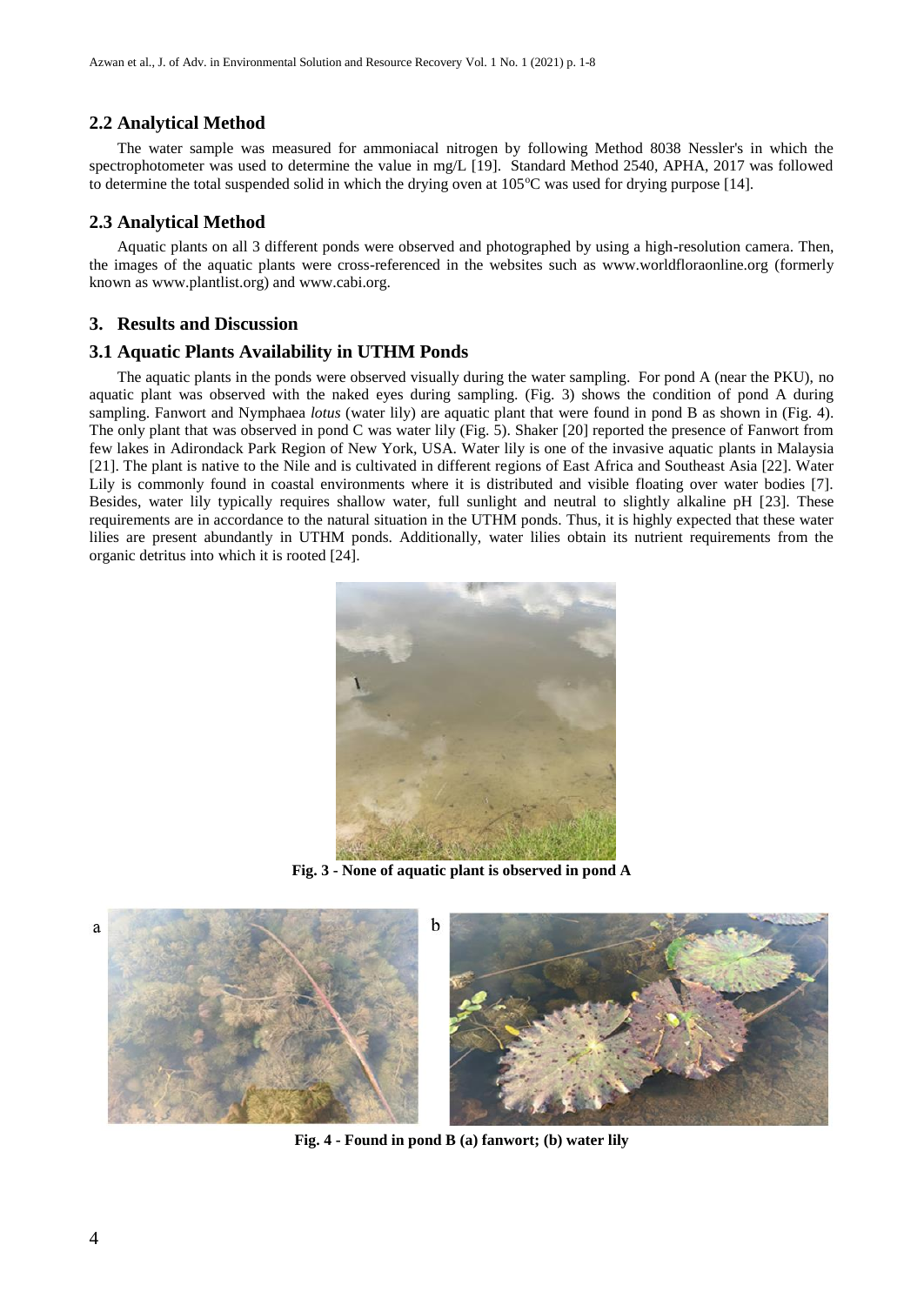

**Fig. 5 - Water lily in pond C**

# **3.2 Water Quality**

The water quality for the ponds for ammoniacal nitrogen was tabulated in Table 1. The higher ammonia concentration was found consistently from pond A. Pond B shows the lowest concentration ranged from 0.05 to 0.24 mg/L. However, for each pond, the concentration of ammonia nitrogen increased gradually. According to Ariff, [17], ammoniacal nitrogen concentration of ponds in UTHM ranged between 0.61 mg/l to 1.66 mg/l. Aliyu [3] found ammoniacal nitrogen concentration for an artificial lake in the range of  $0.17 \pm 0.014 + 0.4 \pm 0.021$  mg/l.

The water quality for the ponds for total suspended solid was tabulated in Table 2. The concentrations were fluctuated for each sampling day. Ismail, [14] also reported the lower TSS concentration of Chenderoh lake which is between 0.0097 mg/L to 0.0036 mg/L. Safwan, [2] recorded the average TSS of 19.7±0.58 mg/l in UTHM lake. The quantity of contaminants discharged into water bodies has risen as a result of growth and population, degrading the quality of water and ecological system. Changes in anthropology or natural causes have also had an impact on lakes, ponds, and water streams [10].

| Pond ID                     | 3 May 2021          | 4 May 2021          | 5 May 2021          |
|-----------------------------|---------------------|---------------------|---------------------|
| Pond A (near PKU)           | $0.56 \text{ mg/L}$ | $1.09 \text{ mg/L}$ | $1.32 \text{ mg/L}$ |
| Pond B (near FKAAB faculty) | $0.05 \text{ mg/L}$ | $0.18 \text{ mg/L}$ | $0.24 \text{ mg/L}$ |
| Pond C (near UTHM library)  | $0.09 \text{ mg/L}$ | $0.21 \text{ mg/L}$ | $0.6 \text{ mg/L}$  |

**Table 1 - Ammoniacal nitrogen concentration for 3 sampling days (in average)**

| Pond ID                     | 3 May 2021            | 4 May 2021            | 5 May 2021            |
|-----------------------------|-----------------------|-----------------------|-----------------------|
| Pond A (near PKU)           | $0.0010 \text{ mg/L}$ | $0.0002 \text{ mg/L}$ | $0.0004 \text{ mg/L}$ |
| Pond B (near FKAAB faculty) | $0.0006 \text{ mg/L}$ | $0.0002 \text{ mg/L}$ | $0.0003 \text{ mg/L}$ |
| Pond C (near UTHM library)  | $0.0009 \text{ mg/L}$ | $0.0003 \text{ mg/L}$ | $0.0003 \text{ mg/L}$ |

**Table 2 - Total suspended solid concentration for 3 sampling days (in average)**

Table 3 and Table 4 showed the range of ammoniacal nitrogen and total suspended solid for each pond for three days monitoring. By using the range of concentration of ammoniacal nitrogen and Interim National Water Quality Standard (INWQS) classification as the reference, the water for each pond was classified for different beneficial use. However, when referring to TSS concentration, each pond is classified as Class 1 (Table 4).

| Table 3 - INWQS beneficial use classification as based on ammonia nitrogen concentration |  |
|------------------------------------------------------------------------------------------|--|
|------------------------------------------------------------------------------------------|--|

| Pond ID                     | Ammoniacal nitrogen<br>(mg/L) | <b>INWQS</b> beneficial use class<br>$[25]$ . |  |
|-----------------------------|-------------------------------|-----------------------------------------------|--|
| Pond A (near PKU)           | $0.56 - 1.32$ mg/L            | ΙV                                            |  |
| Pond B (near FKAAB faculty) | $0.05 - 0.24$ mg/L            | Н                                             |  |
| Pond C (near UTHM library)  | $0.09 - 0.6$ mg/L             | Ш                                             |  |

Water quality status can be determined by using the subindex of BOD, subindex ammoniacal nitrogen and subindex total suspended solid [10]. Using the best fix equation for ammonia nitrogen and total suspended solid, the subindex for both parameters were tabulated in Table 5 and Table 6. According to [17], the subindex ammoniacal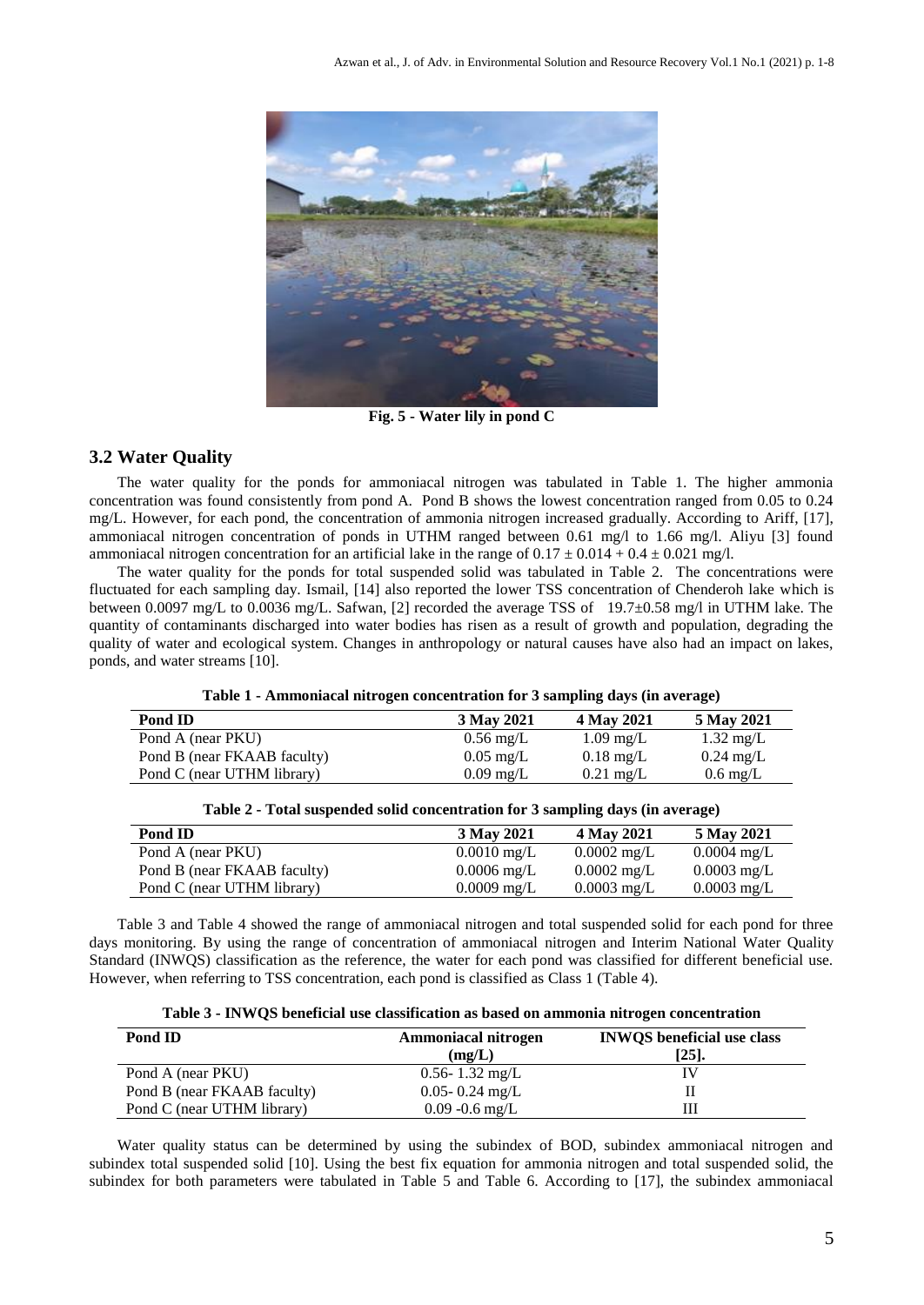nitrogen at many locations inside the UTHM pond varied between 30 and 45. This stated that the water quality rating might change at any time based on natural conditions and others. According to Akinbile, [26], the TSS sub index was measured on the Bukit Merah's lake, Malaysia and was found in the range is 95.1–96.89 subsequently indicated the water was clean and any water treatment does not necessary.

|  | Table 4 - Total suspended solid concentration for 3 sampling days (in average) |  |  |  |
|--|--------------------------------------------------------------------------------|--|--|--|
|--|--------------------------------------------------------------------------------|--|--|--|

| Pond ID                     | $TSS$ (mg/L)           | <b>INWOS</b> beneficial use class [25] |
|-----------------------------|------------------------|----------------------------------------|
| Pond A (near PKU)           | $0.0002 - 0.0010$ mg/L |                                        |
| Pond B (near FKAAB faculty) | $0.0002 - 0.0006$ mg/L |                                        |
| Pond C (near UTHM library)  | $0.0003 - 0.0009$ mg/L |                                        |

| Table 5 - Subindex ammoniacal nitrogen |            |            |            |                |                                             |
|----------------------------------------|------------|------------|------------|----------------|---------------------------------------------|
| Pond ID                                | 3 May 2021 | 4 May 2021 | 5 May 2021 | Subindex range | <b>INWQS</b> beneficial<br>use class $[25]$ |
| Pond A (near PKU)                      | 74.96      | 54.55      | 47.22      | $47 - 75$      | 75<br>(Slightly polluted)                   |
| Pond B (near)<br>FKAAB faculty)        | 95.25      | 80.56      | 74.25      | $74 - 95$      | 95<br>(clean)                               |
| Pond C (near)<br>UTHM library)         | 90         | 78.45      | 73.65      | $73 - 90$      | 90<br>(Slightly polluted)                   |

| Table 6 - Subindex total suspended solid |            |            |            |                       |                                             |
|------------------------------------------|------------|------------|------------|-----------------------|---------------------------------------------|
| Pond ID                                  | 3 May 2021 | 4 May 2021 | 5 May 2021 | <b>Subindex range</b> | <b>INWQS</b> beneficial<br>use class $[25]$ |
| Pond A (near PKU)                        | 97.5       | 97.5       | 97.5       | 97.5                  | 97.5<br>(Clean)                             |
| Pond B (near)<br>FKAAB faculty)          | 97.5       | 97.5       | 97.5       | 97.5                  | 97.5<br>(Clean)                             |
| Pond C (near<br>UTHM library)            | 97.5       | 97.5       | 97.5       | 97.5                  | 97.5<br>(Clean)                             |

#### **4. Conclusion**

The finding of this study showed that the water characteristic of ponds in UTHM are varies. However, each pond constantly showing the low TSS concentration. Subsequently, water from each pond is considered clean. As for the ammoniacal nitrogen, Pond A showing the highest concentration range of 0.56- 1.32 mg/L indicated that Pond A is classified as Class 4 and slightly polluted in term of water quality. Between three ponds, Pond B showed the clean status as based to ammoniacal nitrogen and total suspended solid.

For the future study, all of water quality parameter and the aquatic plant need to be observed. The three water quality parameters (pH, DO and temperature) were measured in-situ to gain best appropriate result for the study [2]. For the best result, the sampling must be done during the sunny day. The sampling point need to be accurate and on point at the location of the presence of aquatic plant weather on boat or diving. The aquatic plant must be extracted from the root and sampled in order to perform numerous measures such as plant stem length, plant density, and dry weight [27].

#### **Acknowledgement**

The authors wished to thank Ministry of Education, Malaysia and Universiti Tun Hussein Onn Malaysia for the fund and supporting of this research through FRGS RACER- K165, and GPPS -H711.

#### **References**

- [1] Bhateria, R., & Jain, D. (2016). Water quality assessment of lake water: a review. *Sustainable Water Resources Management, 2*(2). pp. 161–173. Retrieved March 24, 2021, from https://doi.org/10.1007/s40899-015-0014-7.
- [2] Miswan, M. S., Mohamed, R. M. S. R., Al-Gheethi, A. A. S. & Kassim, A H. M. (2019). Preliminary assessment of teknologi lake quality status at Universiti Tun Hussein Onn Malaysia (UTHM) Campus in Parit Raja, Johor, Malaysia. *IOP Conference Series: Materials Science and Engineering, 601*(1). pp. 1-9. Retrieved May 19, 2021, from https://doi.org/10.1088/1757-899X/601/1/012013.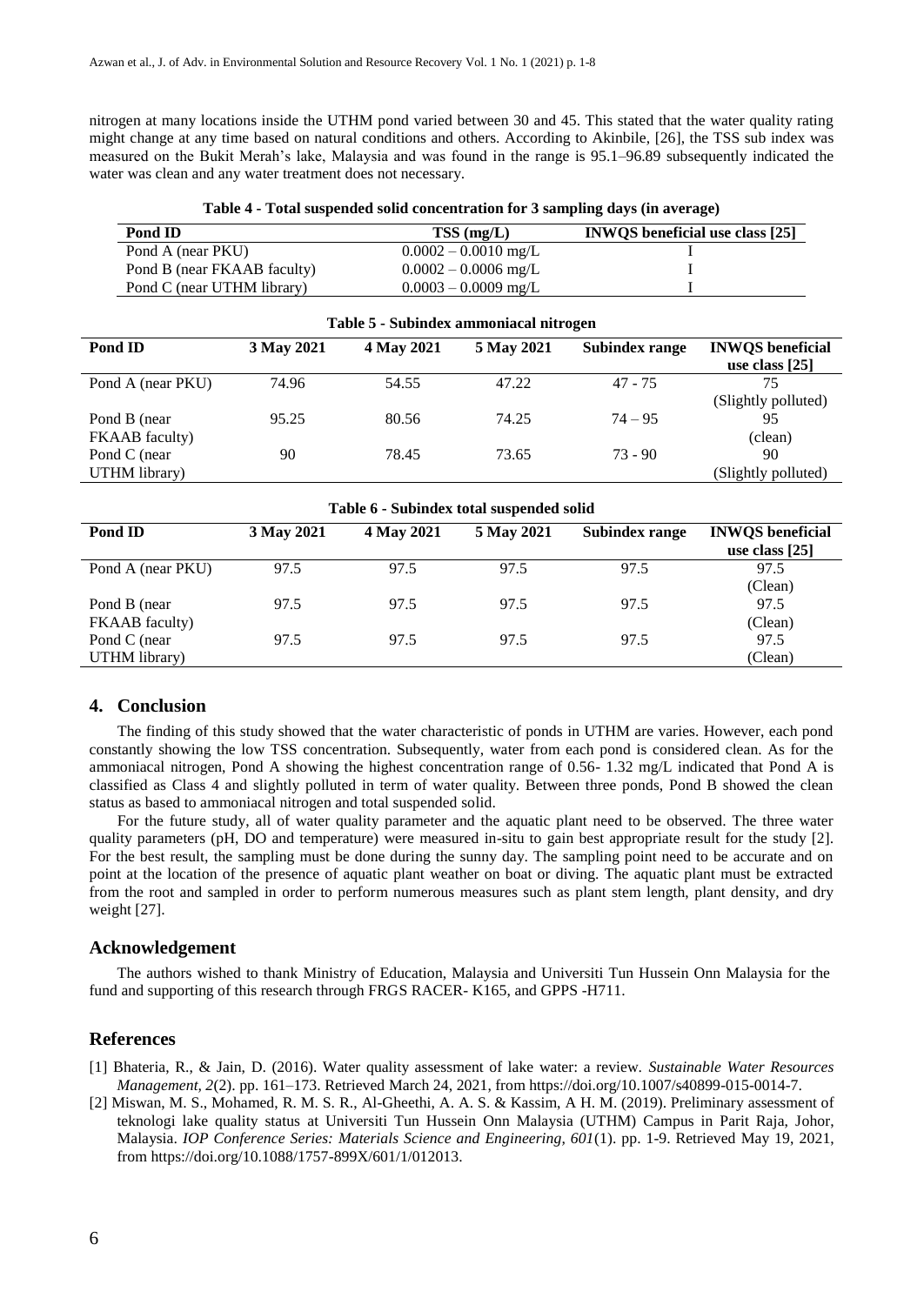- [3] Aliyu, A. D., Go, R., Omar, H., Sharifuddin, S. S., Muhammad, A. & Fazli, B. (2019). Water quality characteristic of the national hydraulic research institute of Malaysia (NAHRIM) lake undergoing remediation by the constructed wetlands: A baseline study. *Pertanika Journal of Science and Technology, 27*(2). pp. 565–587. Retrieved October 18, 2021, from http://www.pertanika.upm.edu.my/pjst/browse/archives?article=JST-1332-2018.
- [4] Koki, I. B., Md Zain, S., Hin, L. K., Azid, A., Juahir, H. & Abdul Zali, M. (2019). Development of water quality index of ex-mining ponds in Malaysia. *Malaysian Journal of Fundamental and Applied Sciences, 15*(1). pp. 54–60. Retrieved October 17, 2021, from https://doi.org/10.11113/mjfas.v15n2019z.1079.
- [5] Anifowose, F. A. & Fagorite, V. I. (2020). Assessment of current status of invasive aquatic plants in Louisiana. *OALib, 07*(06). pp. 1–10. Retrieved October 7, 2020, from [https://doi.org/10.4236/oalib.1106429.](https://doi.org/10.4236/oalib.1106429)
- [6] Santaran, A. B. & Seswoya, R. (2021). A review for water monitoring based on invasive aquatic plants. *Recent Trends in Civil Engineering and Built Environment, 2*(1). pp. 710–718. Retrieved October 18, 2021, from https://doi.org/10.30880/rtcebe.2021.02.01.077.
- [7] Fathanah, A., Zahari, M. & Seswoya, R. (2021). The review on impacts of invasive plants on the physico-chemical characteristic of water body quality. *Recent Trends in Civil Engineering and Built Environment, 2*(1). pp. 293–304. Retrieved October 18, 2021, from https://doi.org/10.30880/rtcebe.2021.02.01.032.
- [8] Hussner, A., Stiers, I., Verhofstad, M. J. J. M., Bakker, E. S., Grutters, B. M. C., Haury, J., van Valkenburg, J. L. C. H., Brundu, G., Newman, J., Clayton, J. S., Anderson, L. W. J. & Hofstra, D. (2017). Management and control methods of invasive alien freshwater aquatic plants: A review. *Aquatic Botany, 136.* pp. 112–137. Retrieved September 23, 2020, from https://doi.org/10.1016/j.aquabot.2016.08.002.
- [9] Keller, R. P., Masoodi, A. & Shackleton, R. T. (2018). The impact of invasive aquatic plants on ecosystem services and human well-being in Wular Lake, India. *Regional Environmental Change, 18*(3). pp. 847–857. Retrieved October 17, 2021, from https://doi.org/10.1007/s10113-017-1232-3.
- [10] Shahabudin, M. M. & Musa, S. (2018). An overview on water quality trending for lake water classification in Malaysia. *International Journal of Engineering and Technology (UAE), 7 (3.23 Special Issue 23).* pp. 5–10. Retrieved September 11, 2020, from https://doi.org/10.14419/ijet.v7i3.23.17250.
- [11] Liu, X., Zhang, G., Sun, G., Wu, Y. & Chen, Y. (2019). Assessment of Lake water quality and eutrophication risk in an agricultural irrigation area: A case study of the Chagan Lake in Northeast China. *Water (Switzerland), 11*(11). pp. 1-17. Retrieved October 17, 2021, from https://doi.org/10.3390/w11112380.
- [12] Xu, Y., Lu, X. & Chen, F. (2020). Field investigation on rural domestic sewage discharge in a typical village of the Taihu Lake Basin. *IOP Conference Series: Earth and Environmental Science, 546*(3). pp. 1-8. Retrieved August 7, 2020, from https://doi.org/10.1088/1755-1315/546/3/032031
- [13] Xiong, H. (2019). Study on the release of carbon, nitrogen and phosphorus from the decomposition of aquatic plants. *IOP Conference Series: Earth and Environmental Science, 384*(1). pp. 1-5. Retrieved August 28, 2020, from https://doi.org/10.1088/1755-1315/384/1/012093.
- [14] Ismail, S. N., Subehi, L., Mansor, A. & Mashhor, M. (2019). Invasive Aquatic Plant Species of Chenderoh Reservoir, Malaysia and Jatiluhur Reservoir, Indonesia. *IOP Conference Series: Earth and Environmental Science, 380*(1). pp. 1-9. Retrieved July 13, 2020, from https://doi.org/10.1088/1755-1315/380/1/012004.
- [15] Thi Nguyen, T. H., Boets, P., Lock, K., Damanik Ambarita, M. N., Forio, M. A. E., Sasha, P., Dominguez-Granda, L. E., Thi Hoang, T. H., Everaert, G. & Goethals, P. L. M. (2015). Habitat suitability of the invasive water hyacinth and its relation to water quality and macroinvertebrate diversity in a tropical reservoir. *Limnologica, 52.* pp. 67–74. Retrieved June 21, 2020, from https://doi.org/10.1016/j.limno.2015.03.006.
- [16] Zaideen, I. M. M., Suratman, S. & Tahir, N. M. (2017). The evaluation of spatial variation of water quality in sungai setiu basin, terengganu. *Sains Malaysiana, 46*(9). pp. 1513–1520. Retrieved October 18, 2021, from https://doi.org/10.17576/jsm-2017-4609-21.
- [17] Johari, A.H. (2020). UTHM water quality classification based on sub index ammonia nitrogen (SIAN). *Water and Environment Engineering (Volume 4).* Malaysia: Penerbit UTHM. pp. 51–58. Retrieved May 28, 2021.
- [18] American Public Health Association (APHA) (2017). *Standard Method for Examination of Water and Wastewater*. (23rd Ed.). APHA, AWWA, WPCF, Washington: APHA 2017
- [19] Gasim, M. B., Toriman, M. E., Muftah, S., Barggig, A., Aziz, N. A. A., Azaman, F., Hairoma, N. & Muhamad, H. (2015). Degradasi kualiti air di tasik Cempaka, Bangi, Selangor, Malaysia disebabkan oleh E.coli dan kepekatan nutrisi yang berlebihan*. Malaysian Journal of Analytical Sciences, 19*(6). pp. 1391–1404. Retrieved February 9, 2021.
- [20] Shaker, R. R., Yakubov, A. D., Nick, S. M., Vennie-Vollrath, E., Ehlinger, T. J. & Forsythe, K. W. (2017). Predicting aquatic invasion in Adirondack lakes: A spatial analysis of lake and landscape characteristics. *Ecosphere, 8*(3). Pp. 1-25. Retrieved January 3, 2021, from https://doi.org/10.1002/ecs2.1723.
- [21] Yi, H. S. & Seswoya, R. (2020). Water Hyacinth ( Eichhorniacrassipes ) a Challenge for Water Body Management. *Recent Trends in Civil Engineering and Built Environment,* 1(1). pp. 142–148. Retrieved January 28, 2021.